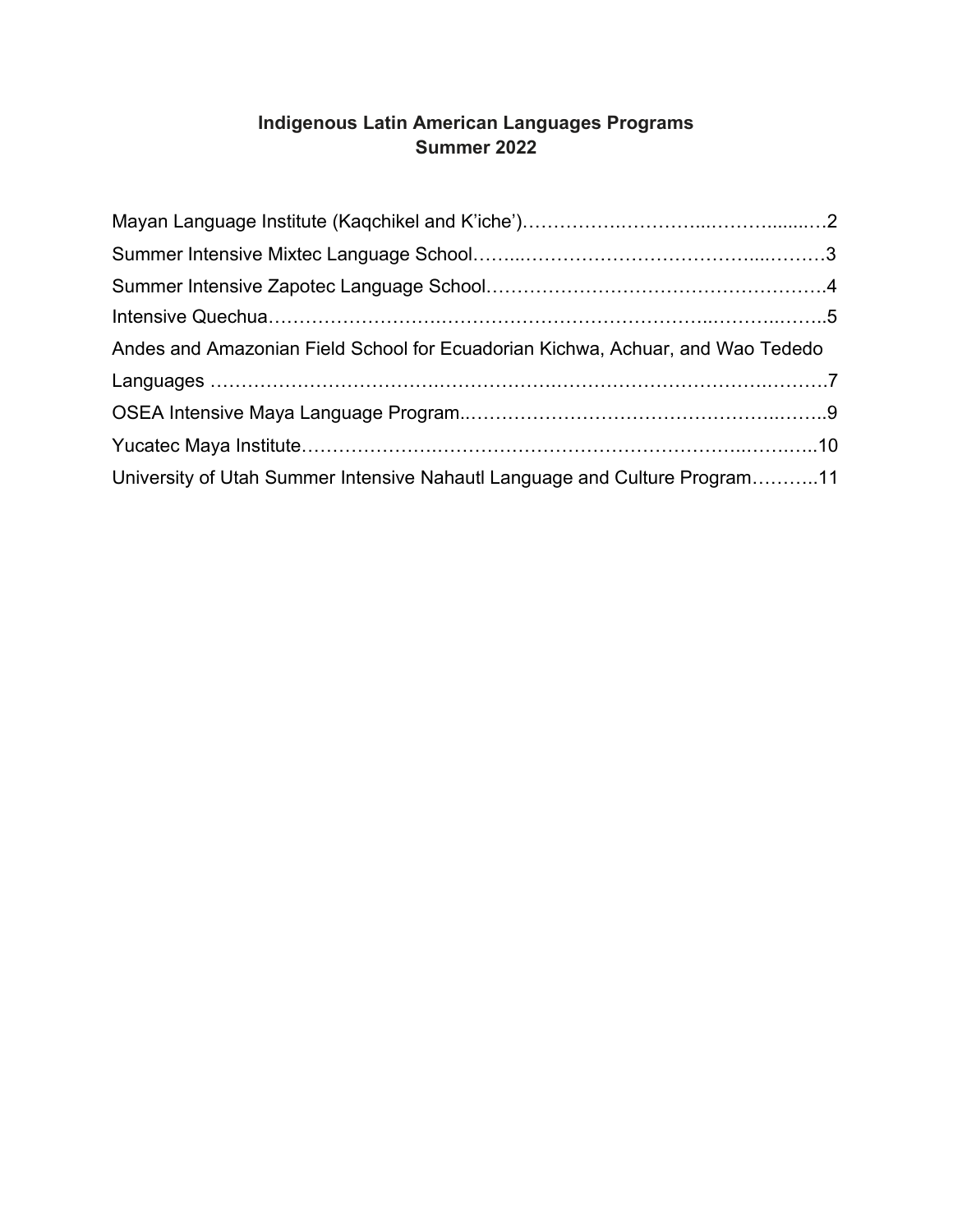### **Mayan Language Institute (Kaqchikel and K'iche' Mayan) – FLAS Eligible**

Center for Latin American Studies – Tulane University Center for Latin American, Caribbean, and Latinx Studies – Vanderbilt University

**Location:** Guatemala

**Dates:** June 20 -July 29, 2022

**COVID Contingency Plans:** A virtual program will be offered if the pandemic precludes travel in Summer 2022. A final decision about mode of instruction will be made in Spring 2022.

**Program Summary:** The Mayan Language Institute is a 6-week program to train students in either Kaqchikel or K'iche' Maya, two of the most widely-spoken Mayan languages in Guatemala today. Thanks to the collaboration between U.S. American faculty and Maya teachers, participants can study at the beginning, intermediate, or advanced levels of either language. The program's highly individualized classes combine language immersion activities, lectures, one-on-one conversations, guest speakers and cultural excursions. The intensive nature of these classes, combined with students' daily immersion in Maya communities, enables them to enhance their language skills rapidly while experiencing Indigenous cultures firsthand.

**Program Cost:** TBD Final program price will depend on enrollment and mode of instruction. Tuition will not exceed \$5,000 and total program costs (which include tuition and housing and/or logistics fees) will not exceed \$7,000.

[Program Website](https://stonecenter.tulane.edu/node/2578) [Program Application](https://studyabroadprograms.tulane.edu/index.cfm?FuseAction=Programs.ViewProgram&Program_ID=10237)

**Application Deadline:** Friday, March 11, 2022

**Contact:** sclassum@tulane.edu **|** +1 (504) 862–8629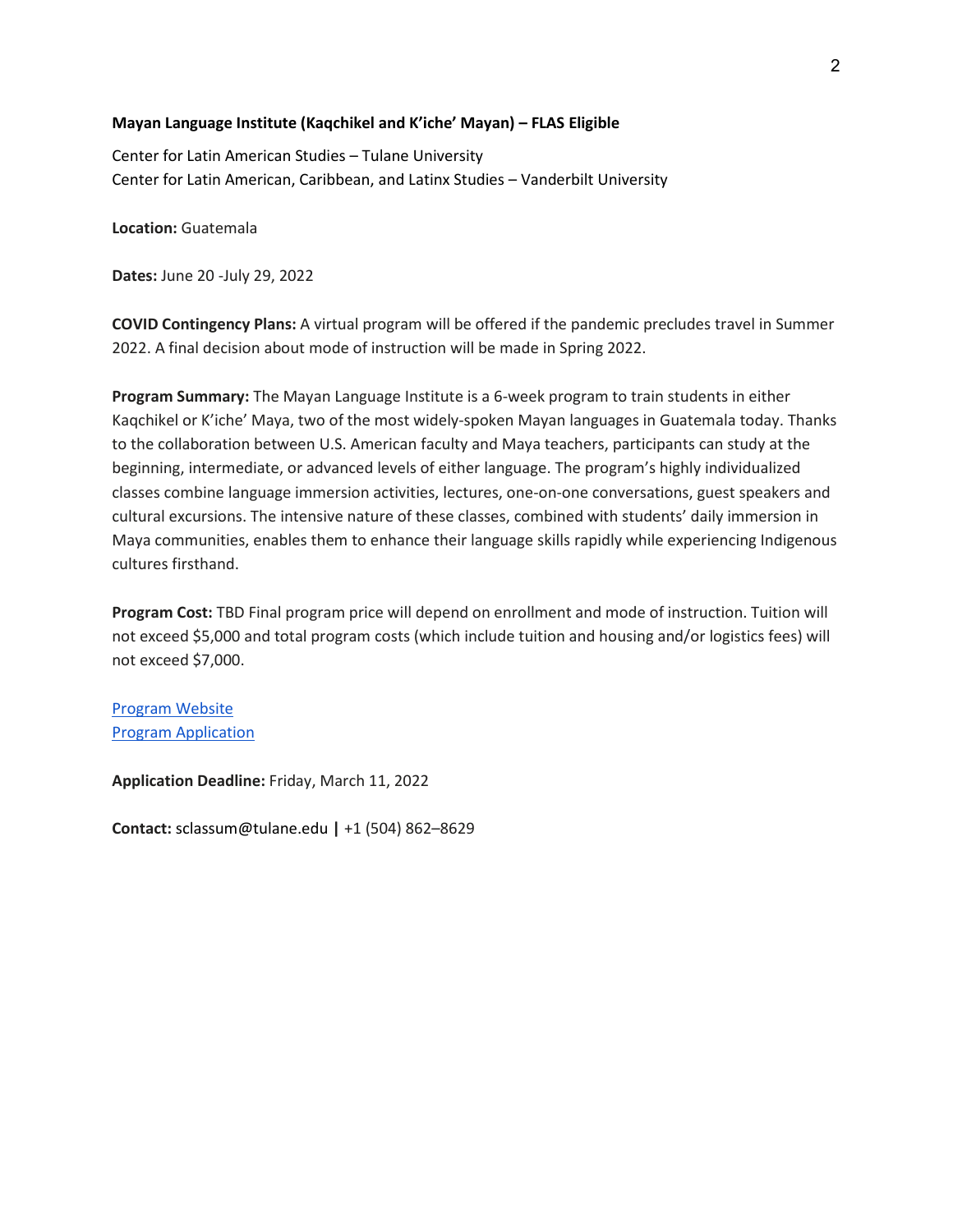#### **Summer Intensive Mixtec Language School – FLAS Eligible**

Center for Latin American Studies, San Diego State University

**Location:** Oaxaca, Mexico

**Dates:** June 19, 2022 – July 30, 2022 *\*Tentative Dates\** 

**Program Summary:** Mixtec is an indigenous language of Mexico spoken by people living in the states of Oaxaca, Guerrero, and Puebla, many of whom have migrated and established communities throughout northern Mexico and the United States. The Mixtec Summer Language Programs are focused on acquiring sufficient linguistic skills to communicate within the variant taught in the classroom as well as establishing a foundation for understanding dialectic differences that one will encounter as they move among Mixtec speakers. The program is designed to provide students with a deeper understanding of the interface between Mixtec culture and the broader mestizo culture of Oaxaca, grassroots movements to preserve Mixtec culture both within Oaxaca and among Mixtec communities in the US, and other such topics that will provide a foundation for understanding Mixtec language and culture. Intermediate Spanish proficiency is required to participate.

**Tuition & Fees:** \$5,000 includes SDSU tuition and some course materials.

**Application & Deadline:** 

Application coming soon. Email for more details.

**Contact:** Desseray Reyes, Study Abroad Coordinator[: classtdy@sdsu.edu](mailto:classtdy@sdsu.edu)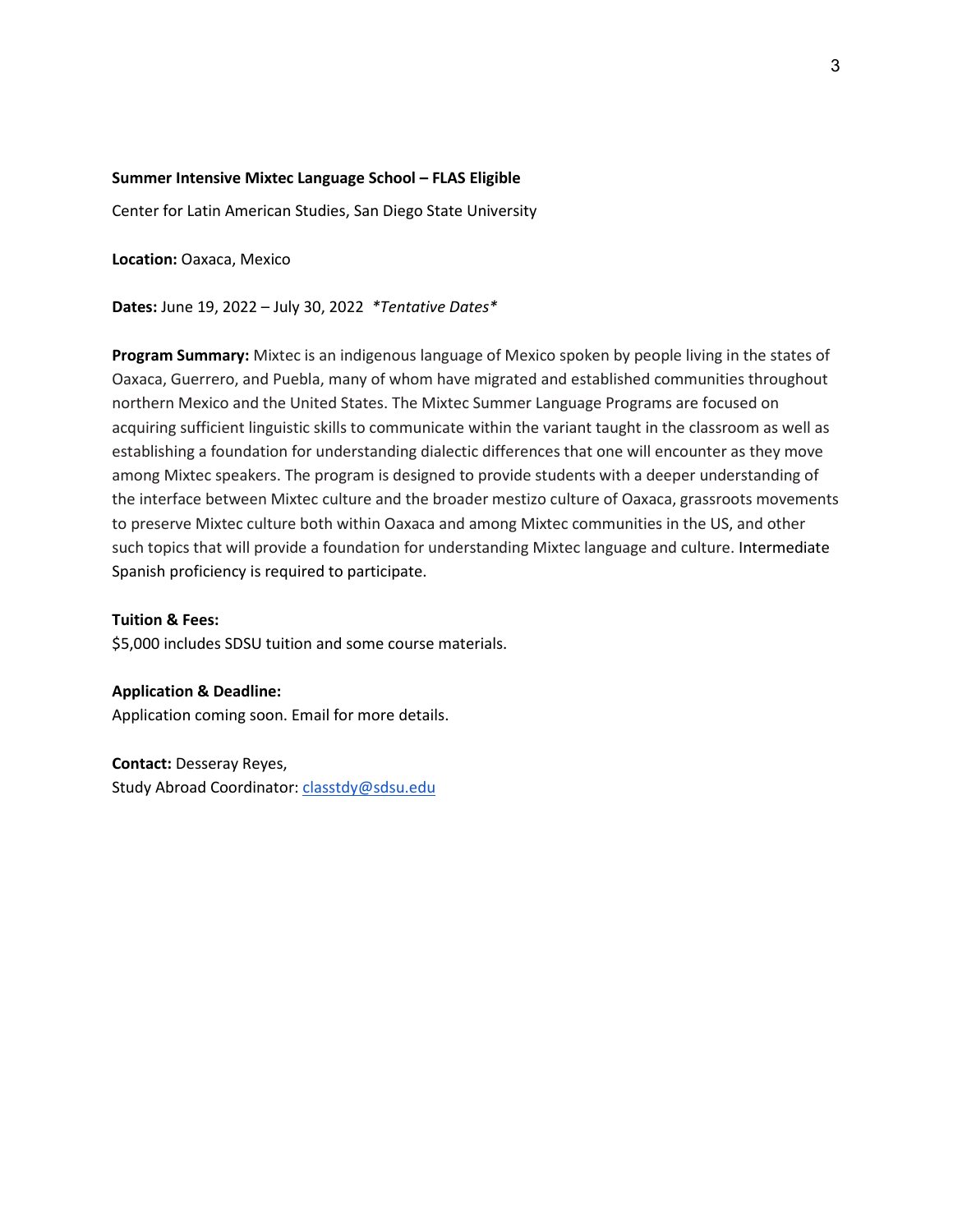#### **Summer Intensive Zapotec Language School**

Center for Latin American Studies, San Diego State University FLAS Eligible

**Dates:** June 19, 2022 – July 30, 2022 \*Tentative Dates\*

**Location:** Oaxaca, Mexico

**Program Summary:** This intensive program is taught by native Isthmus Zapotec speaker and linguist Tomas Villalobos Aquino through the Casa de la Cultura in Juchitán. The course offers 140 hours of class instruction over a six-week period. Participants will be fully immersed in the culture and language through homestays with Zapotec speaking families, this may be subject to change. Intermediate Spanish proficiency is required to participate.

**Tuition & Fees:** \$5,000 includes SDSU tuition and some course materials.

**Application & Deadline:**  Application coming soon. Email for more details.

**Contact:** Desseray Reyes, Study Abroad Coordinator[: classtdy@sdsu.edu](mailto:classtdy@sdsu.edu)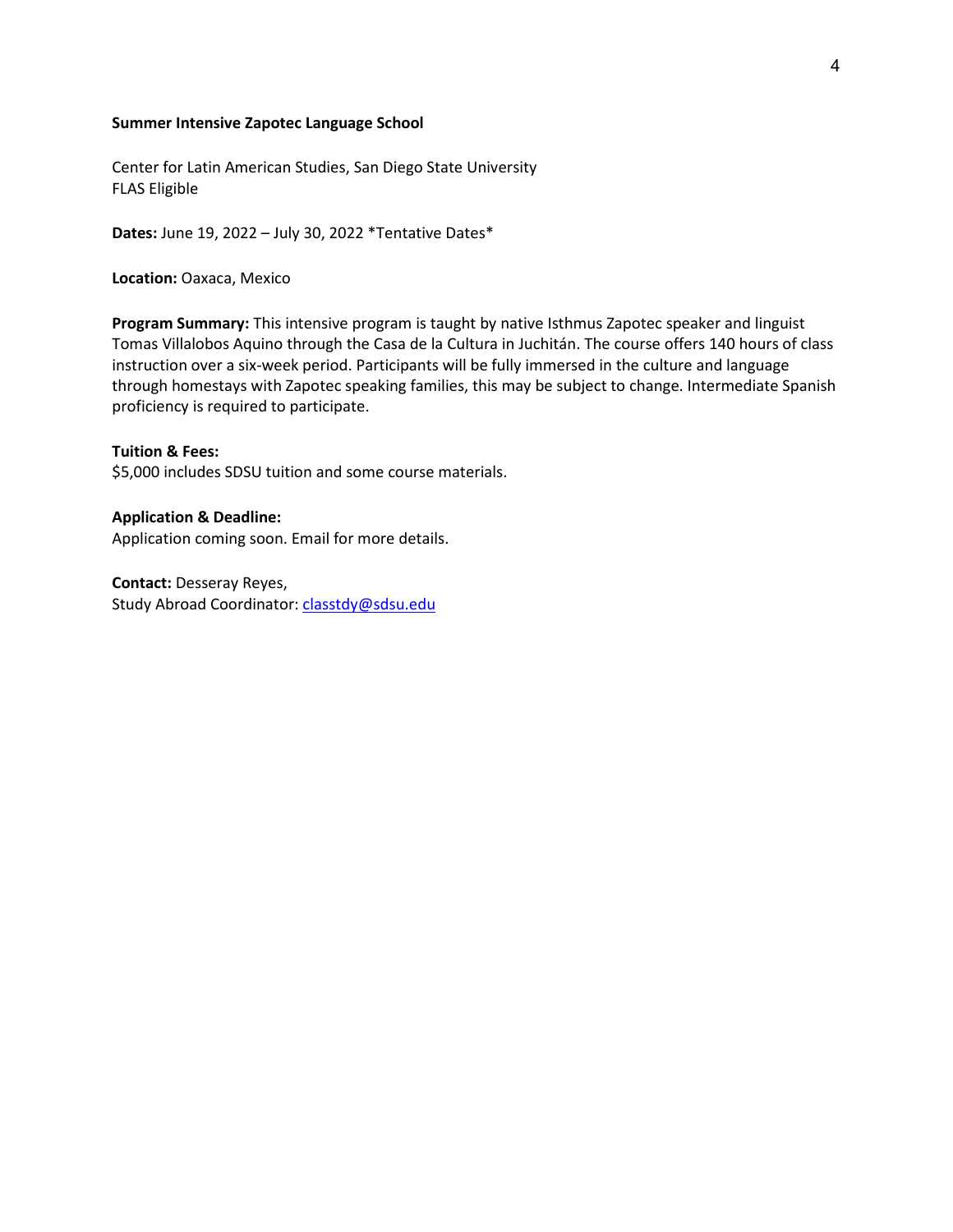#### **Intensive Quechua – FLAS Eligible**

Centro Tinku and University of Michigan

#### **Program Location:** Online

**Dates:** 20 June 2022 to 7 August 2022

**Program Summary:** Our institution Centro Tinku, is an educational and cultural center founded in 2003 in Cusco, Peru, and dedicated to cultural and academic exchanges, and the elaboration and execution of Study Abroad courses and Faculty-led programs in collaboration with US and European higher education institutions.

Now in its 19th year, the Centro Tinku Intensive Quechua Program offers a unique way of learning Quechua, the main indigenous language of Peru, to students and scholars interested in Andean cultures.

The current situation worldwide, consequence of the spread of COVID19 and the measures taken by the US and Peruvian governments, and the restrictions put by many educational institutions make it difficult to plan in-country academic activities that involve international travel. This has led us to move our program on-line, which we did successfully in 2020 and again in 2021.

Directed to students of Anthropology, History, Linguistics, Archaeology, Public Health, Environmental Studies, and other relevant disciplines, the program consists of **seven weeks** of intensive, highly individualized virtual classroom work and workshops at elementary, intermediate, and advanced levels. Our experienced instructors are native Quechua speakers trained in education and language instruction.

Cusco (Peru), was once the capital of the Inca Empire, and birthplace to one of the most successful ancient American cultures. Quechua is the language of the Incas, which was used as a vehicle of communication at the time of the expansion of their empire, and *lengua franca* during the colonial period. Today, in the Andean region more than 4 million people still Quechua as their first language, from Southern Colombia in the North to Bolivia, Argentina and Chile in the South. This course will center on the modern Quechua of the Southern Peruvian Andes, as it is spoken today in Cusco, the heartland of the Incas.

We believe that the knowledge of Quechua is essential for the training of researchers in the Humanities and the Social Sciences, planning to do research in the Andes.

During the summer program, through a series of media, students will be invited to participate to cultural activities related to language and cultural acquisition, including interaction with Quechua speakers, learning of traditional songs, virtual visits to indigenous communities, and participation in rituals corresponding to the Andean calendar of fiestas. This cultural immersion, over a total of 140 in-class contact hours, effectively guarantees a path to linguistic fluency through the various levels offered: Beginner, Intermediate 1, Intermediate 2 and Advanced.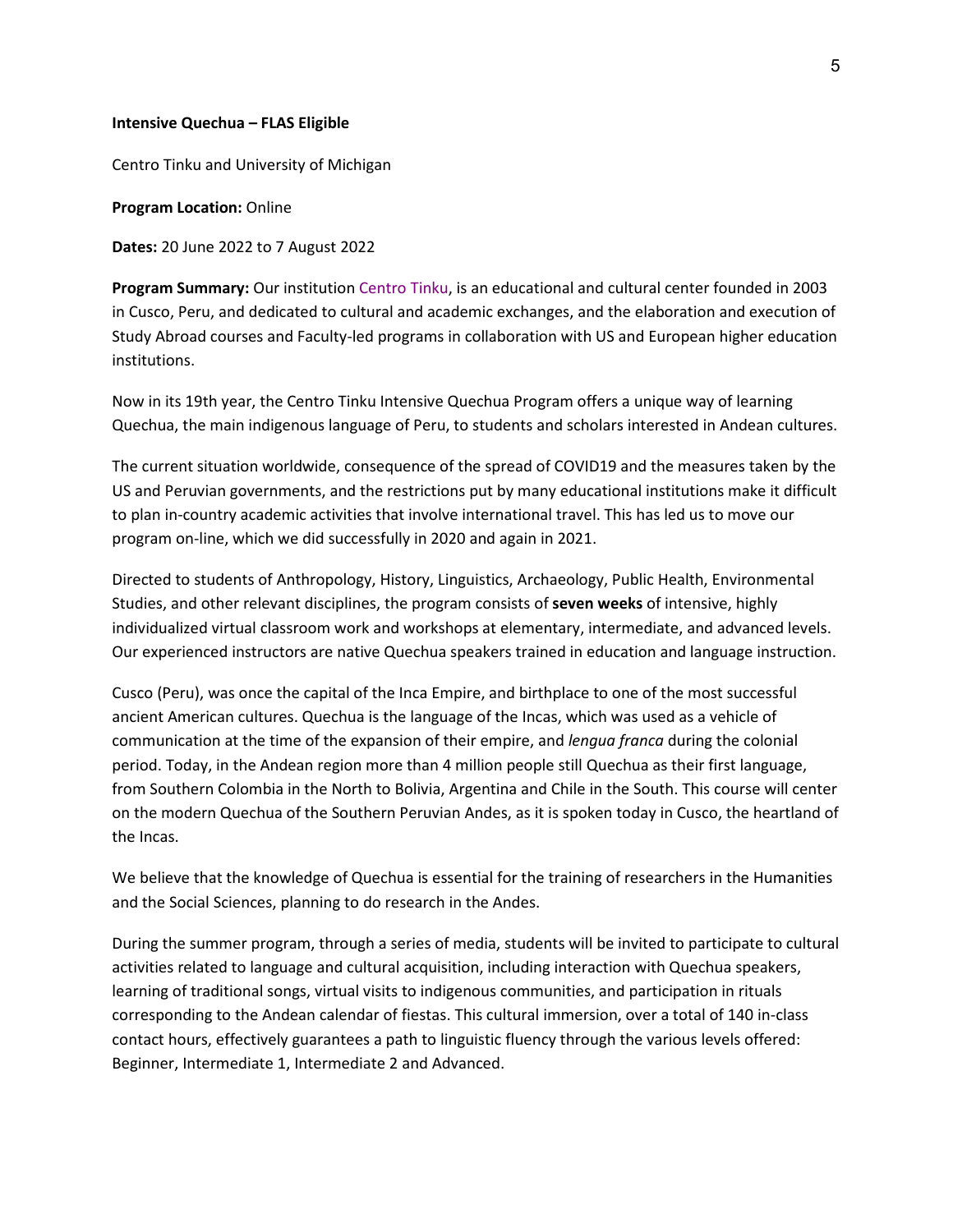It is expected that upon completion of the program, students can continue studying Quechua in the academic year through our in-house Quechua online program and/or enroll in our presential and virtual Intensive Quechua program in the following years

### **Program schedule:** [Quechua Schedule](https://nam04.safelinks.protection.outlook.com/?url=https%3A%2F%2Flsa.umich.edu%2Fcontent%2Fdam%2Flacs-assets%2Flacs-documents%2Fquechua_schedule.pdf&data=04%7C01%7Csofia.m.ludwig%40Vanderbilt.Edu%7C51f7e3e151f141674bff08d9bf14c2ba%7Cba5a7f39e3be4ab3b45067fa80faecad%7C0%7C0%7C637750918147023353%7CUnknown%7CTWFpbGZsb3d8eyJWIjoiMC4wLjAwMDAiLCJQIjoiV2luMzIiLCJBTiI6Ik1haWwiLCJXVCI6Mn0%3D%7C3000&sdata=Mut2K8TA7%2F%2BYV2XZYPOkn41VK%2FrVVJVcw1ytwihLzuk%3D&reserved=0)

The Centro Tinku Intensive Quechua Summer Program is FLAS eligible

**Application material can be found here** (via University of Michigan)[: Application Materials](https://nam04.safelinks.protection.outlook.com/?url=https%3A%2F%2Fii.umich.edu%2Flacs%2Fstudents%2Flanguage-&data=04%7C01%7Csofia.m.ludwig%40Vanderbilt.Edu%7C51f7e3e151f141674bff08d9bf14c2ba%7Cba5a7f39e3be4ab3b45067fa80faecad%7C0%7C0%7C637750918147023353%7CUnknown%7CTWFpbGZsb3d8eyJWIjoiMC4wLjAwMDAiLCJQIjoiV2luMzIiLCJBTiI6Ik1haWwiLCJXVCI6Mn0%3D%7C3000&sdata=5AUwuJFJjsukbpcxCTkys982rEIXImJzmrrDCa6HkFI%3D&reserved=0)

Or directly by writing to jeanjacquesdecoster@gmail.com or decoster@centrotinku.com

**Tuition and Academic costs:** \$3,750.00 US for the totality of the program

*Centro Tinku also offers 50% scholarships on tuition costs to Latin American students not eligible for other funding.*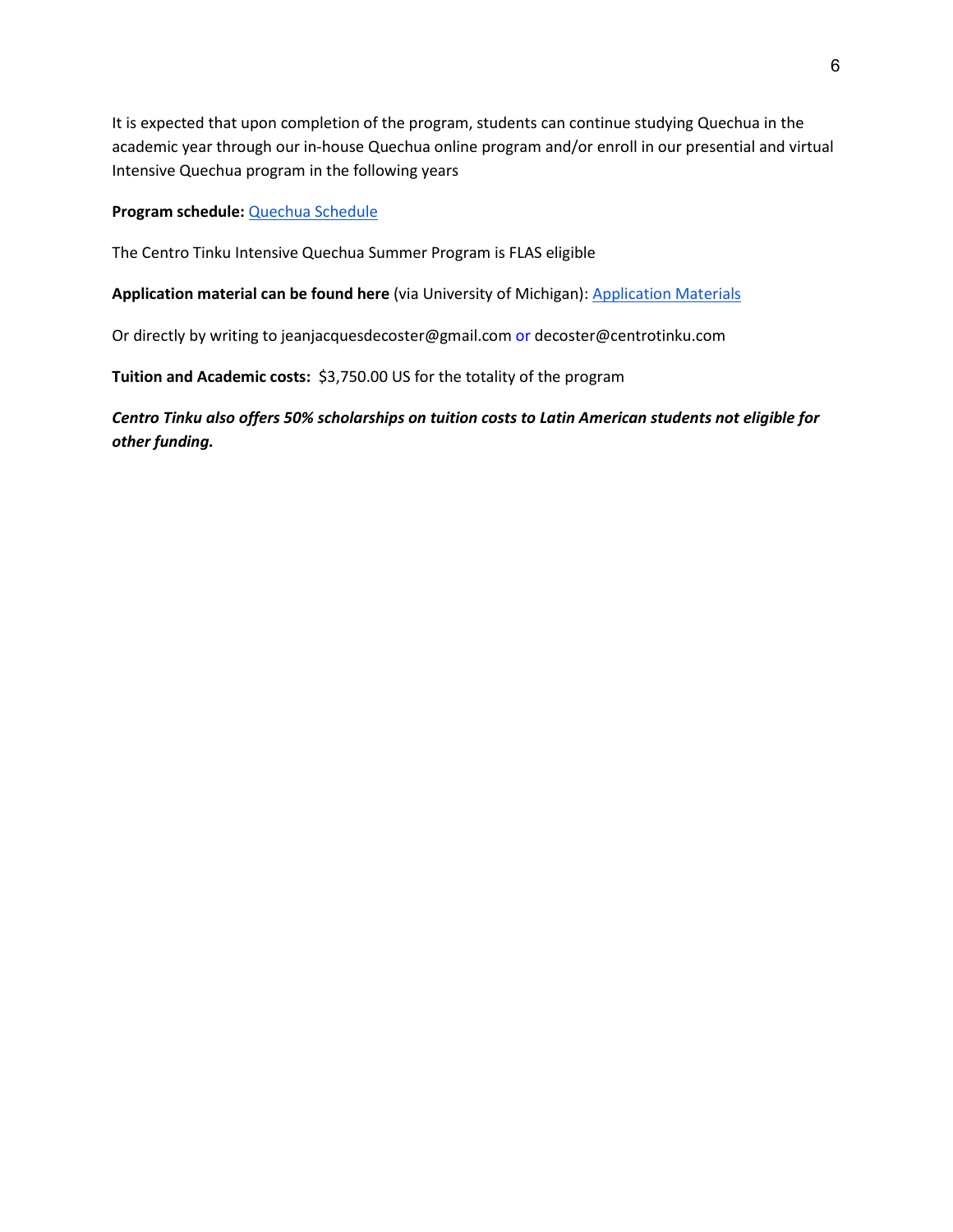# **Andes and Amazon Field School for Ecuadorian Kichwa, Achuar, and Wao Tededo Languages – FLAS Eligible**

University of Wisconsin at Madison, Florida International University, University of Pittsburgh

**Location:** Napo Province Ecuador. (All participants must be vaccinated)

**Dates:** June 12-July 22, 2021 (six weeks)

**COVID contingency plans:** If conditions prohibit travel the program will be held virtually as in the summer of 2021.

**Program Summary:** Amazonian Kichwa is taught in English by Professors Tod D. Swanson, (Arizona State University), Janis B. Nuckolls (Brigham Young University) Armando Muyulema, (University of Wisconsin at Madison) Lic. Nely Shiguango and Bélgica Dahua. The Achuar and Waorani programs are taught in Spanish by native speaker instructors under the English language supervision of Tod Swanson. Each program offers 140 hours of intensive classroom instruction to meet the requirements of the US Department of Education. Students are evaluated upon entry and again upon completion of the course using the IRIS testing instruments provided by the USDE. All students receive grades for courses.

Using the language as a lens students receive a grounding in the Amazonian social relation to nature and cultural thinking about the environment from top experts in the field. The class frequently goes into the forest with Kichwa speakers to learn about plants and animals from traditional elders. Origin stories and songs to species are recorded in Kichwa and translated in class. As ability in Kichwa improves students formulate their own research questions in Kichwa. Students make lasting contacts with native communities for future dissertation work. Life changing for many. 208 FLAS Fellows from 40 Universities have attended since 2000. Textbook: Janis Nuckolls and Tod Swanson, Amazonian Quichua Language and Life: Introduction to grammar, ecology and discourse. Lexington Books, 2020.

**Applications:** Please email or call Tod D. Swanson, tod.dillon.swanson@gmail.com 480 276-5913 (just call, no appointment needed).

We accept all FLAS Fellows. Students from FLAS granting institutions should apply for FLAS through their home institutions by the date on your Center for Latin American Studies website. Students from other universities may apply for FLAS for our program through Florida International University (deadline January 1, 2021) and the University of Wisconsin at Madison (deadline February 14).

**Cost:** \$7500 (broken down as academic program fee: \$5000 + room & board: \$2500. If the program is held virtually students keep the \$2500 stipend)

Program Website: [http://andes-fieldschool.org](http://andes-fieldschool.org/)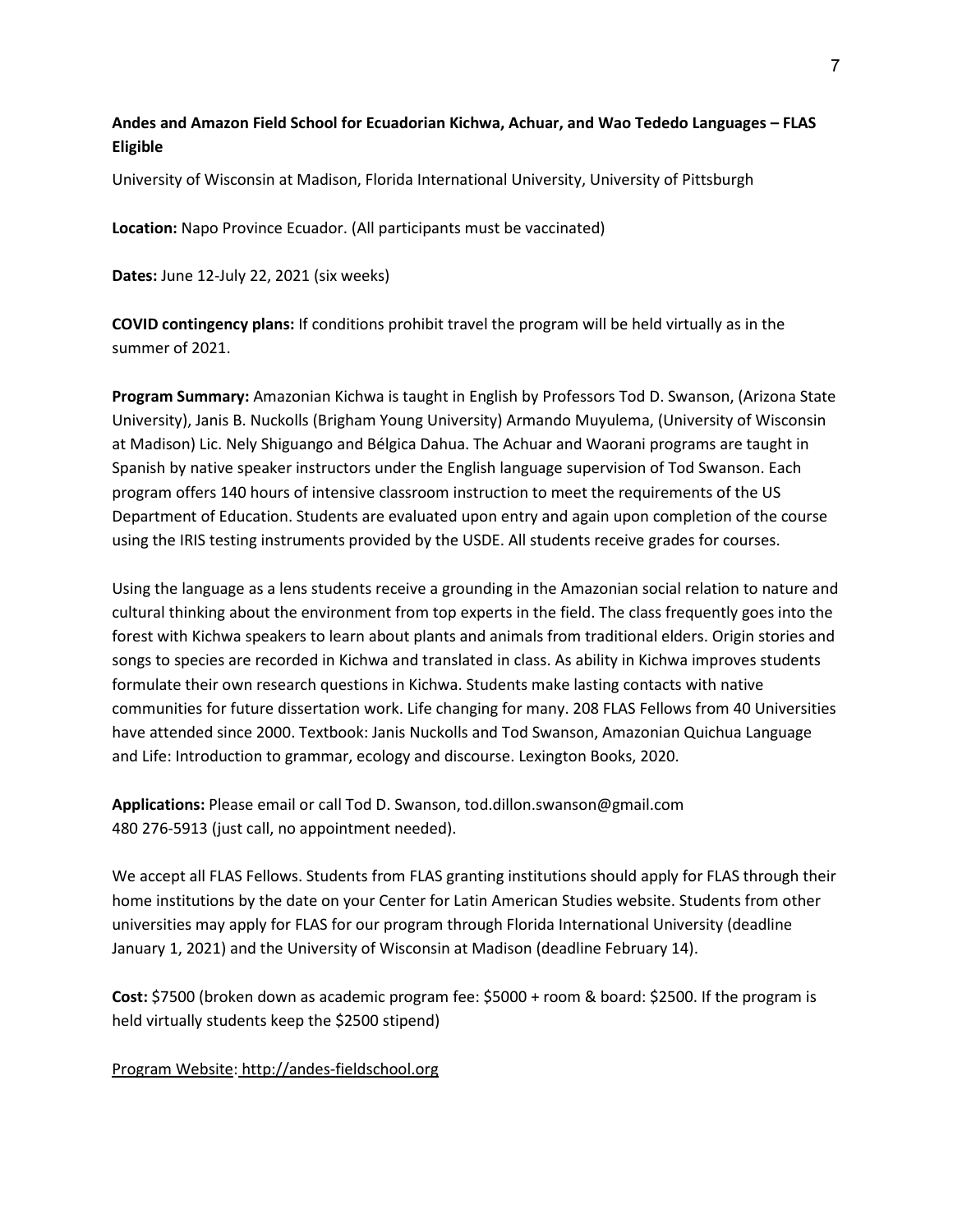**Contact:** Tod Swanson, PhD Director, Andes and Amazon Field School tod.dillon.swanson@gmail.com Cell: 480-276-5913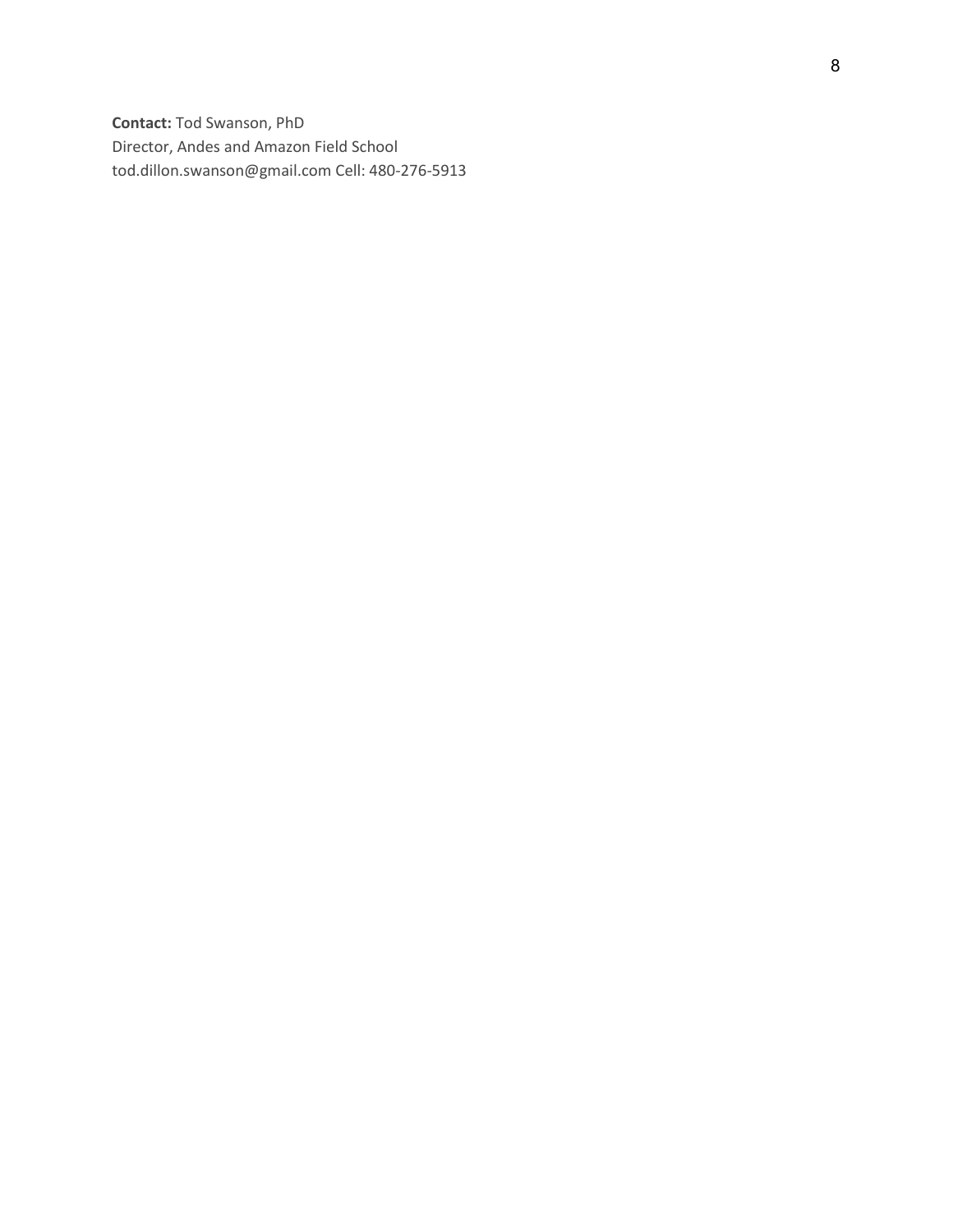#### **OSEA Intensive Maya Language Program – FLAS Eligible**

**Location:** On-Site Immersion (Pisté, Yucatán) with homestays

**Dates:** June 13—July 23

OR

**Hybrid Course: Remote:** May 30 to June 11 & **On-Site:** June 13 to July 23

**Fully Remote:** If covid travel restrictions prohibit on-site program: DATES TBA.

*\*Beginning, Intermediate, and Advanced is offered for all Program Dates*

**Program Summary:** Maya is an Indigenous language spoken in the Yucatán peninsula in México and one of the approximately thirty-two Mayan languages comprising the Mayan language family. It is the only Mayan language whose proper name is Maya. The common Anglophone term, "Yucatec Maya," is a scientific jargon term invented by linguists to differentiate the language properly named Maya with other Mayan languages, each of which have their own proper name, and from Proto-Mayan. Learn more about the correct and incorrect uses of the words Maya and Mayan: OSEA. CORRECT USE of word Maya [and Mayan.](http://www.osea-cite.org/program/maya_or_mayans.php)

OSEA offers on-site immersion with homestays in Maya speaking families. Students learn to read, write, speak, listen, and converse in Maya. OSEA Maya program highlights individualized instruction with Maya tutors in small enrollment courses that prioritizes effective learning. Language competencies and proficiencies build on learning cultural knowledge about Maya peoples, histories, and society provided by the course. The OSEA teaching staff is able to offer graduate students specialized assistance in their research areas and projects in all disciplinary areas (e.g., linguistics, anthropology, history, folklore, theatre, comparative literature). Language learning is tailored to fit students' specific areas of Maya culture that students prioritize.

# **Coursework consists of 5 hours a day of classroom contact hours with the instructors; 5 days a week (25 hours a week, for six weeks of continuous instruction)**

**Requirements:** Spanish is not required. There are no course prerequisites for Beginning Maya. Intermediate Maya requires a minimum of one year of beginning Maya or two six-week FLAS eligible intensive summer courses (280 contact hours of instruction). Advanced Maya requires a minimum of two years of Maya or three equivalent six-week FLAS eligible intensive summer courses.

**Course Materials Included:** Spoken Maya Lessons by Blair and Vermont (textbook and audio); Ko'ox Kanik Màaya T'aan (course textbook & audio) by Quetzil Castañeda.; and supplementary language materials (dictionaries, Maya language publications; research publications in various fields).

**Program Costs:** Tuition \$5,000. Homestays & Fees \$1500.

**Contact:** Quetzil E. Castañeda, Director OSEA, 812-327-5845. quetzil@osea-cite.org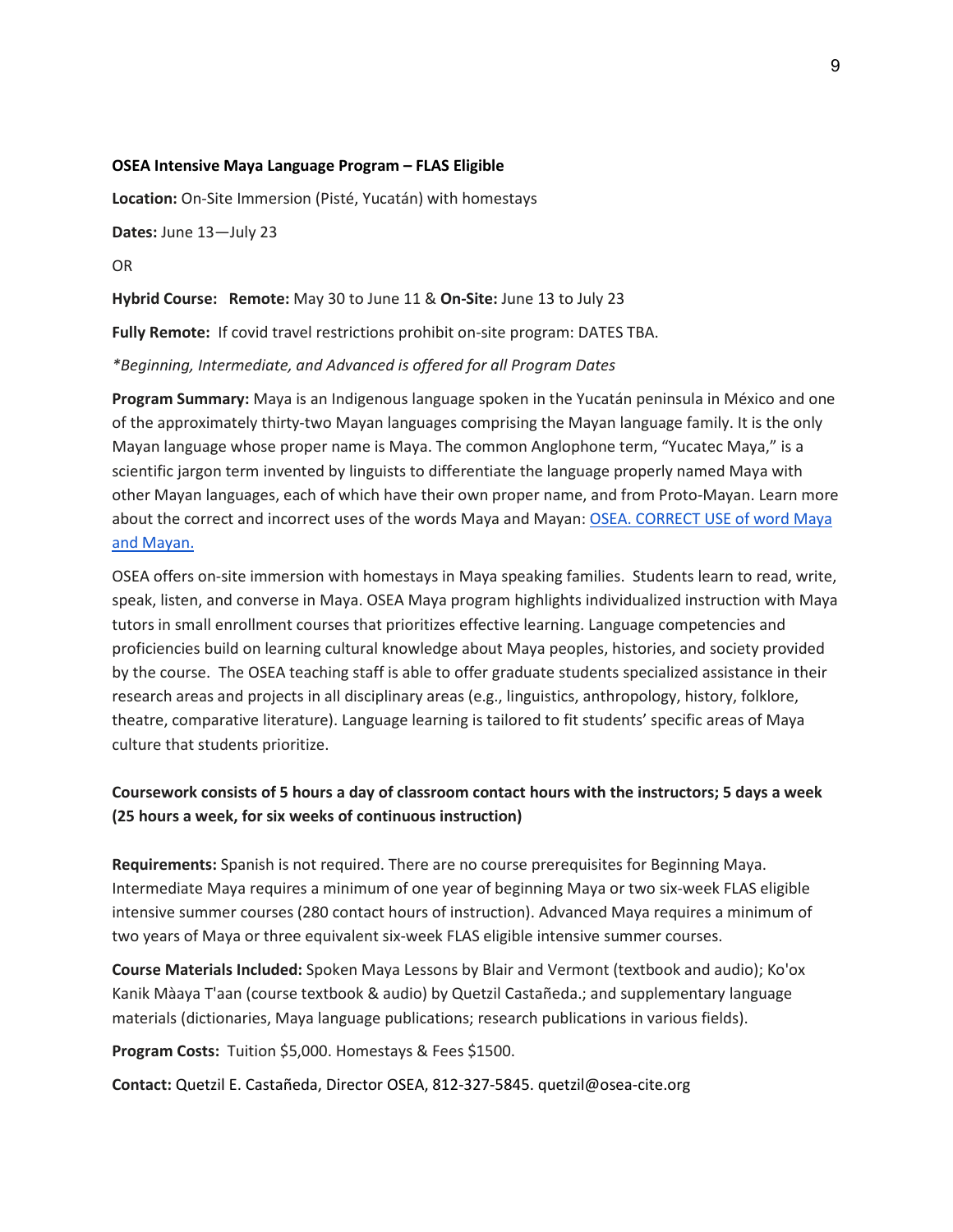### **Yucatec Maya Institute – FLAS Eligible**

Consortium in Latin American and Caribbean Studies at the University of North Carolina at Chapel Hill and Duke University

### **Location**:

Level 1: Remote only Level 2: Valladolid, Mexico (contingent on travel restrictions 2 weeks remote, 4 weeks on-site) Level 3: Valladolid, Mexico (contingent on travel restrictions 2 weeks remote, 4 weeks on-site) Level 4: Special arrangements—only for students who have previously enrolled in the Institute through Level 3.

**Dates**: June 20-July 29, 2022

**Program Summary:** The Yucatec Maya Summer Institute offers three courses (Levels 1-3) in modern Yucatec Maya, a living language spoken by one million people living in the Yucatán Peninsula and northern Belize.

Students in the Intensive Yucatec Maya Courses will have the unique opportunity to take a comprehensive look at the Yucatán through a combination of classroom and field activities. Students visit a range of important historic and cultural locations. Trips to archeological and colonial sites as well as other Mayan villages are led by Mayan scholars, who will introduce students to the cultural importance of each site. Valladolid is home to an innovative Maya culture and language program that promotes intercultural learning and trains a new generation of Maya-speaking students. Xocen, situated 12 kilometers southeast of Valladolid, is located in the milpa area of the Mexican state of Yucatán. Xocen is an ancient town that played a key role in the Caste War and was the original home of the Talking Cross.

Basic knowledge of Spanish is required.

The program is eligible for FLAS funding. Students who are not eligible for FLAS are considered for alternative funding opportunities.

#### **Tuition and Fees**:

Remote only: \$2500 tuition only Remote/On-site: \$4000 tuition; living expenses are approximately \$1000.

#### **Contact**:

Beatriz Riefkohl Muñiz[, riefkohl@email.unc.edu](mailto:riefkohl@email.unc.edu)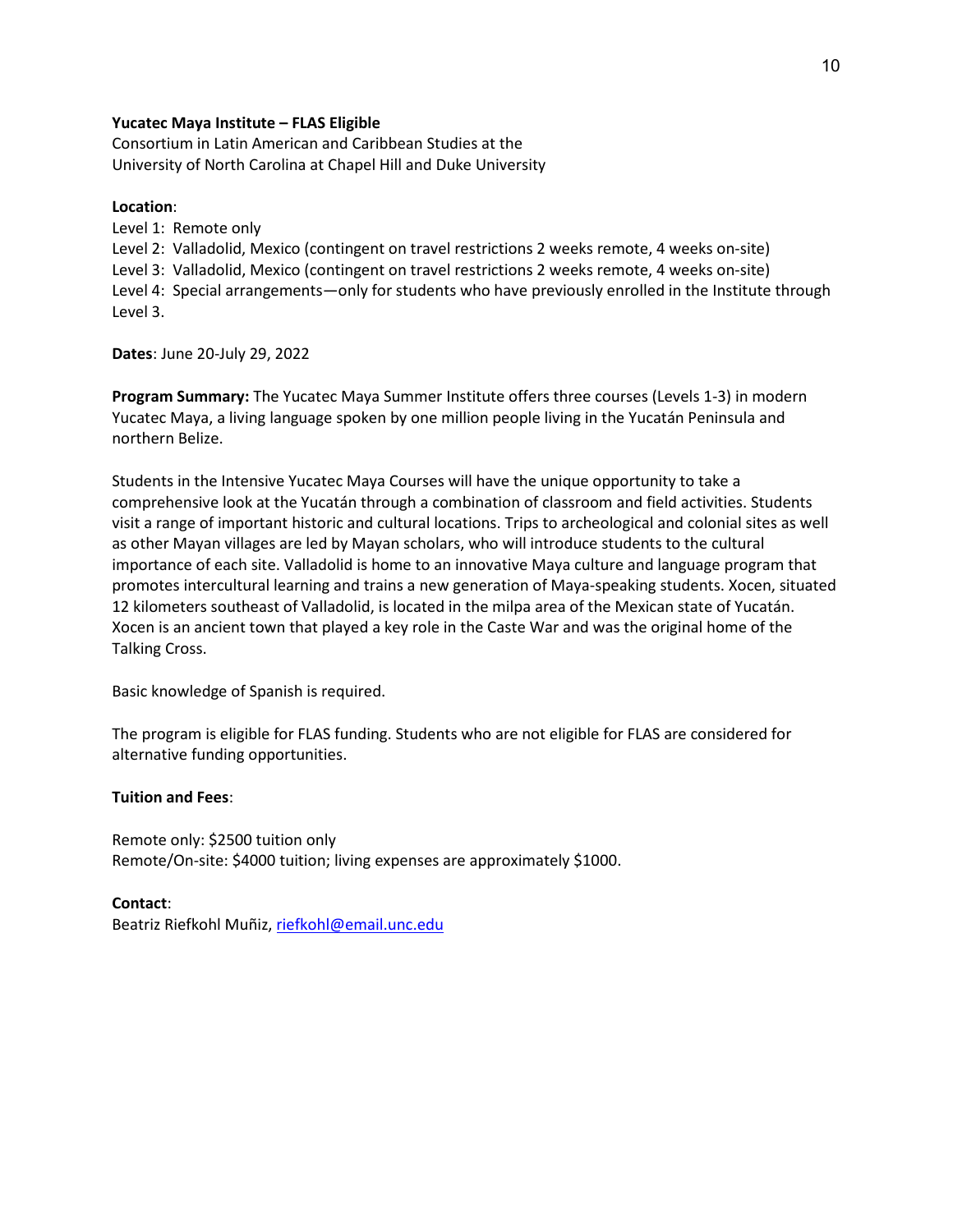### **University of Utah Intensive Nahuatl Language and Culture Program – FLAS Eligible** University of Utah

**Location:** Currently, we are planning to hold the program in person at the University of Utah campus.

### **Program Dates:** June 20th – August 5th

**Program Summary:** The Center for Latin American Studies at the University of Utah, in partnership with IDIEZ (the Instituto de Docencia e Investigación Etnológica de Zacatecas, Mexico) is offering the opportunity to study Classical and Modern forms of Nahuatl at the beginning, intermediate and advanced levels. Students will have class for at least five hours per day, Monday through Friday which will include a combination of class and small group instruction, cultural activities and presentations, and tutoring with native Nahuatl speakers. Instruction is offered by highly trained native-language speakers and provides students with a solid foundation in Nahuatl, a Uto-Aztecan language spoken in Mexico, along with meaningful cultural activities.

The University of Utah has a rich history of Nahuatl studies that includes the English translation and publication of the *Florentine Codex* by Charles Dibble and Arthur Anderson. The UU Marriott Library's collection of facsimiles of Meso-American Codices is among the most important in the United States. The course seeks to: 1) develop students' oral comprehension, speaking, reading, writing as well as their cultural wisdom and sensibility, in order to communicate effectively, correctly and creatively in everyday situations; 2) provide students with instruments and experiences that demonstrate the continuity between past and present Nahua culture, through the study of colonial and modern texts and conversation with native speakers; and 3) penetrate into the historical, economic, political, social and cultural aspects of Nahua civilization.

Credit**:** Students who complete this intensive language course will be awarded 6-8 credits (8 credits for beginner and intermediate and 6 credit for advanced), equivalent to two semesters of intensive coursework.

For more information & to apply, please visit our [website](https://latin-american-studies.utah.edu/nahuatllanguageprogram/) or contact [summernahuatl@utah.edu](mailto:summernahuatl@utah.edu) with additional questions.

**Program Cost:** \$5,000. Som[e partial tuition assistance](https://latin-american-studies.utah.edu/nahuatllanguageprogram/financialassistance.php) is available (see below). The program is also FLAS eligible.

**FLAS & Other Financial Assistance:** We make every effort to ensure that financial constraints are not an obstacle for participating in the Summer Nahuatl Language program by providing FLAS fellowships and other partial tuition scholarships. University of Utah undergraduate students may apply for Summer Foreign Language and Area Studies (FLAS) Fellowships for study at the intermediate or advanced level; and UU graduate students may apply for a Summer FLAS fellowship for all levels. [\(https://latin-](https://latin-american-studies.utah.edu/flas/)